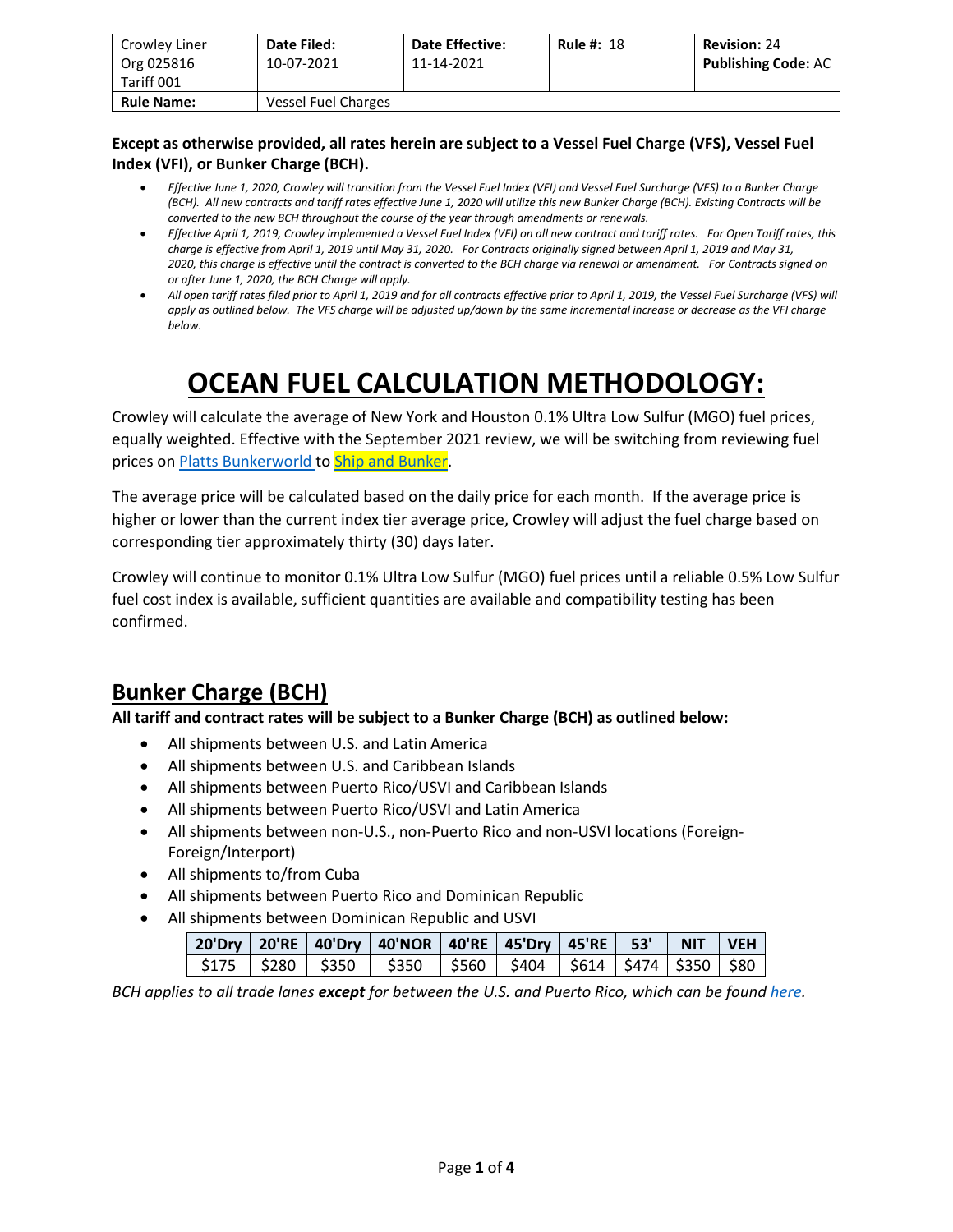| Crowley Liner     | Date Filed:         | <b>Date Effective:</b> | <b>Rule #: 18</b> | <b>Revision: 24</b>        |
|-------------------|---------------------|------------------------|-------------------|----------------------------|
| Org 025816        | 10-07-2021          | 11-14-2021             |                   | <b>Publishing Code: AC</b> |
| Tariff 001        |                     |                        |                   |                            |
| <b>Rule Name:</b> | Vessel Fuel Charges |                        |                   |                            |

| <b>Price Range - Per</b><br><b>Metric Ton</b> |         | <b>BUNKER CHARGE TABLE</b> |       |                |               |         |               |         |            |                 |       |  |
|-----------------------------------------------|---------|----------------------------|-------|----------------|---------------|---------|---------------|---------|------------|-----------------|-------|--|
| <b>Start</b>                                  | 20'     | <b>20' RE</b>              | 40'   | <b>40' NOR</b> | <b>40' RE</b> | 45'     | <b>45' RE</b> | 53'     | <b>NIT</b> | <b>Vehicles</b> |       |  |
| \$0                                           | \$499   | \$100                      | \$160 | \$200          | \$200         | \$320   | \$230         | \$350   | \$270      | \$200           | \$50  |  |
| \$500                                         | \$549   | \$125                      | \$200 | \$250          | \$250         | \$400   | \$288         | \$438   | \$338      | \$250           | \$60  |  |
| \$550                                         | \$599   | \$150                      | \$240 | \$300          | \$300         | \$480   | \$346         | \$526   | \$406      | \$300           | \$70  |  |
| \$600                                         | \$649   | \$175                      | \$280 | \$350          | \$350         | \$560   | \$404         | \$614   | \$474      | \$350           | \$80  |  |
| \$650                                         | \$699   | \$200                      | \$320 | \$400          | \$400         | \$640   | \$462         | \$702   | \$542      | \$400           | \$90  |  |
| \$700                                         | \$749   | \$225                      | \$360 | \$450          | \$450         | \$720   | \$520         | \$790   | \$610      | \$450           | \$100 |  |
| \$750                                         | \$799   | \$250                      | \$400 | \$500          | \$500         | \$800   | \$578         | \$878   | \$678      | \$500           | \$110 |  |
| \$800                                         | \$849   | \$275                      | \$440 | \$550          | \$550         | \$880   | \$636         | \$966   | \$746      | \$550           | \$120 |  |
| \$850                                         | \$899   | \$300                      | \$480 | \$600          | \$600         | \$960   | \$694         | \$1,054 | \$814      | \$600           | \$130 |  |
| \$900                                         | \$949   | \$325                      | \$520 | \$650          | \$650         | \$1,040 | \$752         | \$1,142 | \$882      | \$650           | \$140 |  |
| \$950                                         | \$999   | \$350                      | \$560 | \$700          | \$700         | \$1,120 | \$810         | \$1,230 | \$950      | \$700           | \$150 |  |
| \$1,000                                       | \$1,049 | \$375                      | \$600 | \$750          | \$750         | \$1,200 | \$868         | \$1,318 | \$1,018    | \$750           | \$160 |  |

*\*\*Abbreviated scale. Will continue past \$1049*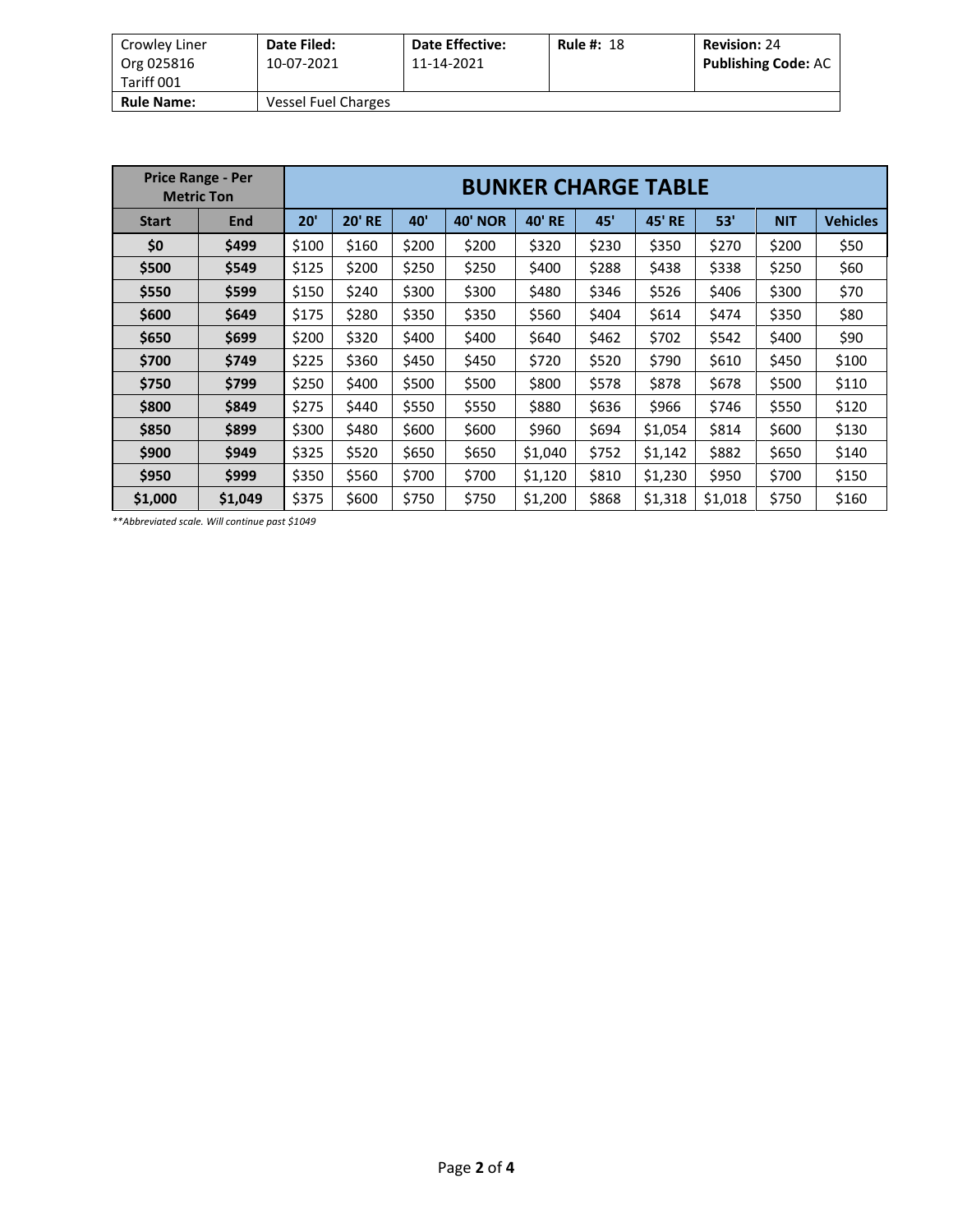| Crowley Liner<br>Org 025816<br>Tariff 001 | Date Filed:<br>10-07-2021 | <b>Date Effective:</b><br>11-14-2021 | <b>Rule #: 18</b> | <b>Revision: 24</b><br><b>Publishing Code: AC</b> |
|-------------------------------------------|---------------------------|--------------------------------------|-------------------|---------------------------------------------------|
|                                           |                           |                                      |                   |                                                   |
| <b>Rule Name:</b>                         | Vessel Fuel Charges       |                                      |                   |                                                   |

#### **Vessel Fuel Index (VFI)**

**All tariff and contract rates will be subject to a Vessel Fuel Index (VFI) charge as outlined below:**

- All shipments between U.S. and Latin America
- All shipments between U.S. and Caribbean Islands
- All shipments between Puerto Rico/USVI and Caribbean Islands
- All shipments between Puerto Rico/USVI and Latin America
- All shipments between non-U.S., non-Puerto Rico and non-USVI locations (Foreign-Foreign/Interport)
- All shipments to/from Cuba
- All shipments between Puerto Rico and Dominican Republic
- All shipments between Dominican Republic and USVI

|  | 20'Dry   20'RE   40'Dry   40'NOR   40'RE   45'Dry   45'RE   53'   NIT   VEH         |  |  |  |
|--|-------------------------------------------------------------------------------------|--|--|--|
|  | \$400   \$558   \$800   \$800   \$1,115   \$908   \$1,243   \$1,068   \$800   \$118 |  |  |  |

*VFI applies to all trade lanes except for between the U.S. and Puerto Rico, which can be found here.*

| <b>Price Range - Per</b><br><b>Metric Ton</b> |                |       | <b>VESSEL FUEL INDEX TABLE</b> |         |                |               |         |               |         |            |                 |  |  |
|-----------------------------------------------|----------------|-------|--------------------------------|---------|----------------|---------------|---------|---------------|---------|------------|-----------------|--|--|
| <b>Start</b>                                  | End            | 20'   | <b>20' RE</b><br>40'           |         | <b>40' NOR</b> | <b>40' RE</b> | 45'     | <b>45' RE</b> | 53'     | <b>NIT</b> | <b>Vehicles</b> |  |  |
| \$0                                           | \$499          | \$325 | \$438                          | \$650   | \$650          | \$875         | \$734   | \$979         | \$864   | \$650      | \$88            |  |  |
| \$500                                         | \$549          | \$350 | \$478                          | \$700   | \$700          | \$955         | \$792   | \$1,067       | \$932   | \$700      | \$98            |  |  |
| \$550                                         | \$599          | \$375 | \$518                          | \$750   | \$750          | \$1,035       | \$850   | \$1,155       | \$1,000 | \$750      | \$108           |  |  |
| \$600                                         | \$649          | \$400 | \$558                          | \$800   | \$800          | \$1,115       | \$908   | \$1,243       | \$1,068 | \$800      | \$118           |  |  |
| \$650                                         | \$699          | \$425 | \$598                          | \$850   | \$850          | \$1,195       | \$966   | \$1,331       | \$1,136 | \$850      | \$128           |  |  |
| \$700                                         | \$749          | \$450 | \$638                          | \$900   | \$900          | \$1,275       | \$1,024 | \$1,419       | \$1,204 | \$900      | \$138           |  |  |
| \$750                                         | \$799          | \$475 | \$678                          | \$950   | \$950          | \$1,355       | \$1,082 | \$1,507       | \$1,272 | \$950      | \$148           |  |  |
| \$800                                         | \$849          | \$500 | \$718                          | \$1,000 | \$1,000        | \$1,435       | \$1,140 | \$1,595       | \$1,340 | \$1,000    | \$158           |  |  |
| \$850                                         | \$899          | \$525 | \$758                          | \$1,050 | \$1,050        | \$1,515       | \$1,198 | \$1,683       | \$1,408 | \$1,050    | \$168           |  |  |
| \$900                                         | \$949          | \$550 | \$798                          | \$1,100 | \$1,100        | \$1,595       | \$1,256 | \$1,771       | \$1,476 | \$1,100    | \$178           |  |  |
| \$950                                         | \$999<br>\$575 |       | \$838                          | \$1,150 | \$1,150        | \$1,675       | \$1,314 | \$1,859       | \$1,544 | \$1,150    | \$188           |  |  |
| \$1,000                                       | \$1,049        | \$600 | \$878                          | \$1,200 | \$1,200        | \$1,755       | \$1,372 | \$1,947       | \$1,612 | \$1,200    | \$198           |  |  |

*\*\*Abbreviated scale. Will continue past \$1049*